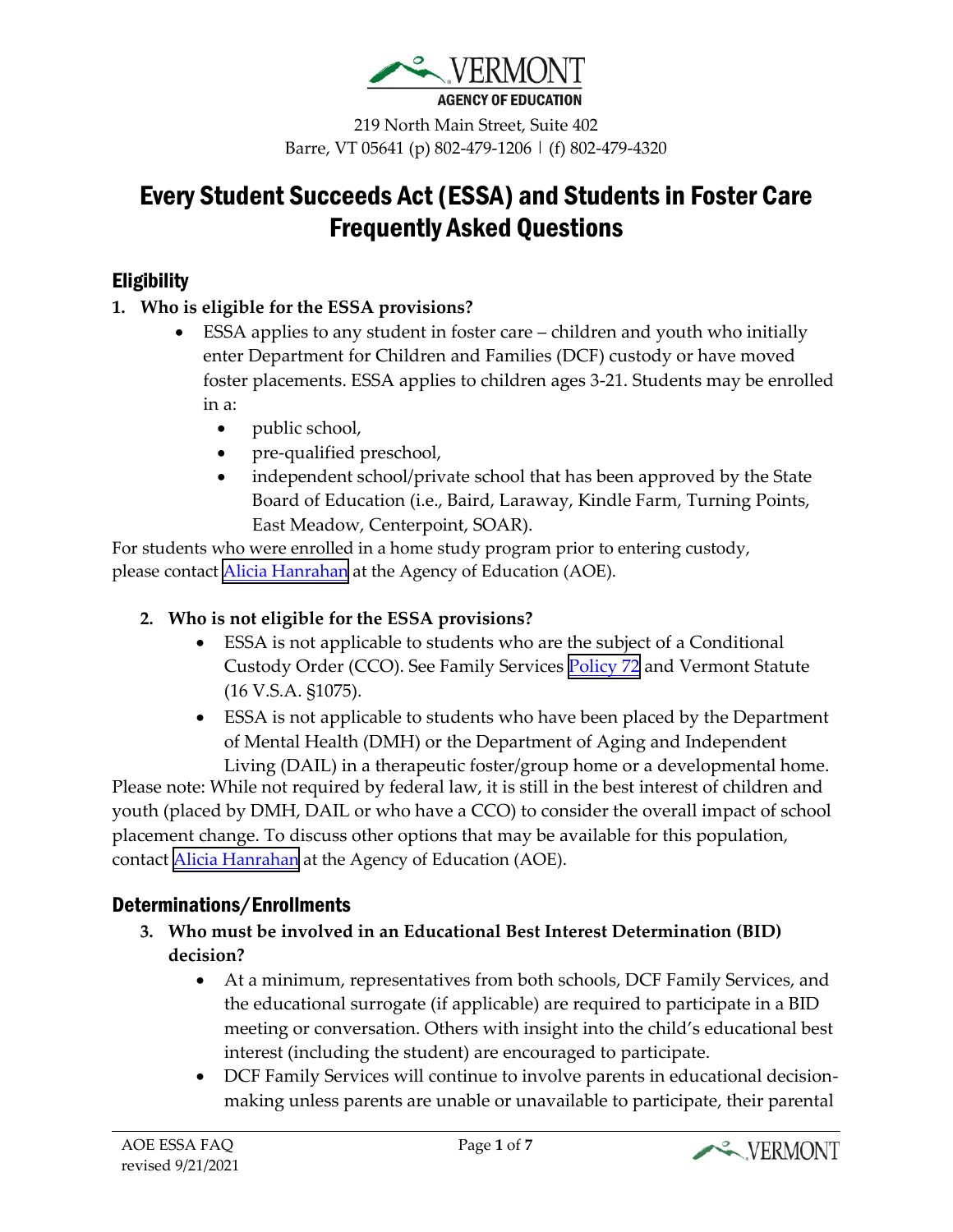rights have been terminated, or doing so would not be in the child's best interests.

#### **4. Why must the Educational Stability Agreement (FS-72A) or Educational Best Interest Determination (BID) (FS-72B) paperwork be completed?**

- These forms are the method AOE and DCF Family Services use to determine what is in the student's educational best interests.
- Additionally, DCF Family Services needs to manage its transportation budget and approve the cost of transportation in the event there are costs associated with the move to a new foster placement.
- AOE needs to know which school the student is attending to determine whether the school is eligible for any educationally state-placed funding (AOE Worksheet A).
- **5. Who enrolls the student in school when there is a change in their foster placement and it is in their best interests to change schools?**
	- Family Services Workers must enroll students in school. Foster parents may assist division staff in completing the paperwork but cannot enroll students.
	- As a reminder, students who move foster placements must continue to attend their school of origin unless the Educational Best Interest Determination (BID) (FS-72B) has been completed. If the student remains in the school of origin, the Educational Stability Agreement (FS-72A) is completed.

### **6. Who contacts the school to inform them of a change in a student's legal custody status or foster placement?**

• Family Services [Policy 72](https://dcf.vermont.gov/sites/dcf/files/FSD/Policies/72.pdf) requires Family Services Workers to notify the school's guidance counselor or principal within two working days if a child enters DCF custody. Schools should be informed as soon as possible about a change in foster placements.

# **7. Who completes the Educational Stability and/or BID paperwork?**

• The ESSA provisions do not specify which entity is responsible for completing the paperwork. The forms are typically initiated and completed by DCF Family Services. However, this process is a joint effort between AOE and DCF Family Services. We expect that both entities will be equally responsible in completing and submitting the paperwork.

# **8. Which superintendent or designee signs off on the paperwork?**

• If the student remains in the school of origin, the current superintendent/designee signs the Educational Stability Agreement (FS-72A). If the student moves to a new school district, the new district's superintendent/designee signs the Educational Best Interest Determination (BID) (FS-72B).

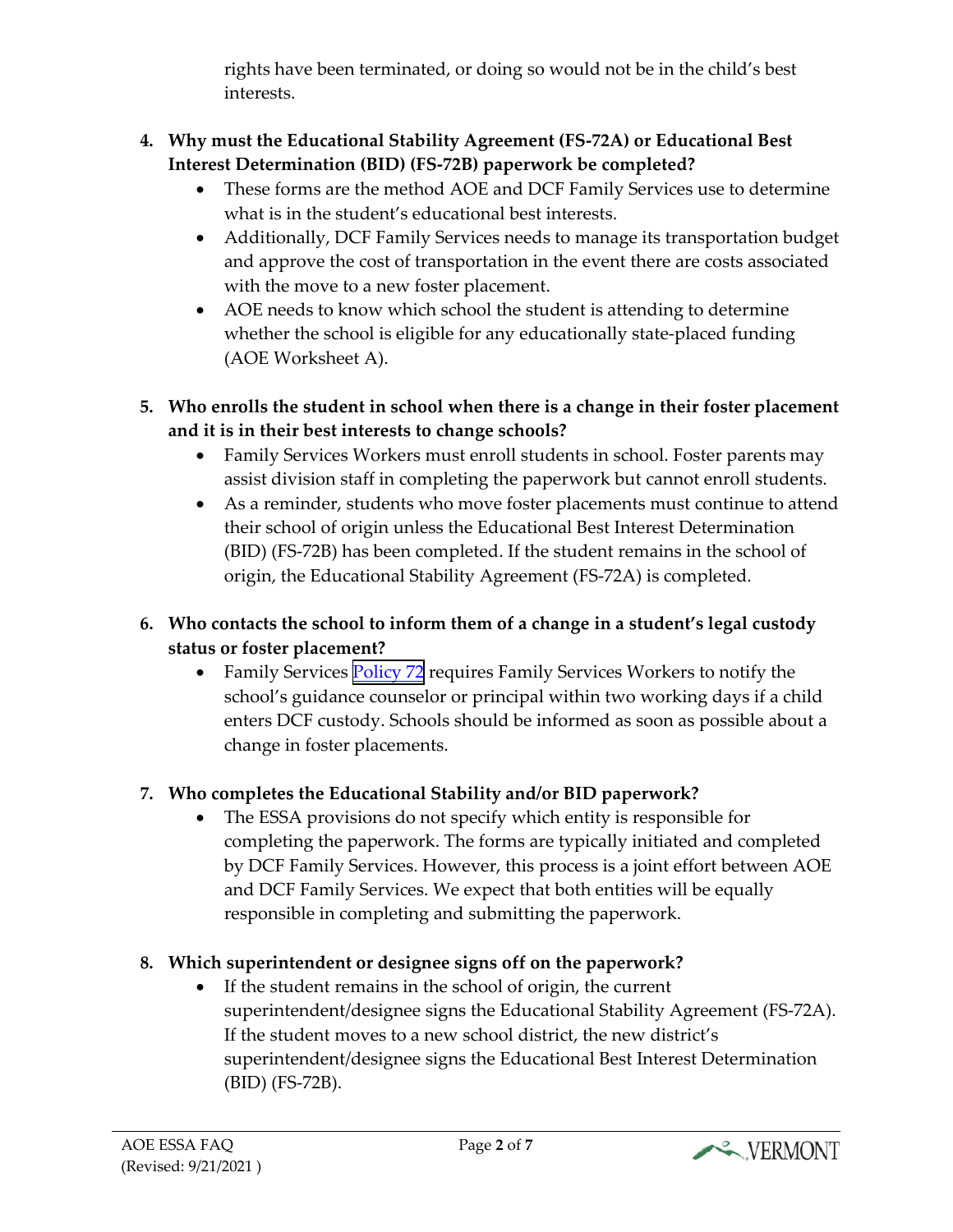#### **9. Who receives the completed forms?**

- Please email the paperwork to Alicia Hanrahan ([Alicia.Hanrahan@vermont.gov\)](mailto:Alicia.Hanrahan@vermont.gov) from AOE and Barb Joyal ([Barbara.Joyal@vermont.gov\)](mailto:Barbara.Joyal@vermont.gov) from DCF Family Services. The district office should retain a copy of the form for the case file and tracking purposes.
- **10. If a student moves to a new foster home in a new school district, can the LEA or DCF Family Services choose any school to enroll the student?**
	- No. If the team (both LEAs and DCF Family Services) agree through the Educational Best Interest Determination (BID) (FS-72B) process that the school of origin isn't an appropriate placement for the student, then the new school district must immediately enroll the student in the school within the town where the student resides. This is not an opportunity to choose any school within the vicinity.

# Independent (Private) Schools

- **11. What happens if the student is attending an independent/therapeutic school and enters DCF custody or has moved to a new foster placement?**
	- The student's school placement remains the same. The LEA responsible for oversight will not change. An Educational Stability Agreement (FS-72A) is completed.
	- If the LEA expresses concerns about the need to change the LEA responsibilities, then both school districts and DCF Family Services (and others as appropriate) will need to determine which school should serve as the LEA. The Educational Best Interest Determination (BID) (FS-72B) will guide this process.
	- Please note: If you encounter an IEP issue and ESSA applies, it is a good strategy to convene an IEP team meeting. The IEP team may need to be convened to assess the new school placement and determine if changes to the IEP are needed.

#### **12. What is the process if a student has "school choice" and enters DCF custody or has moved to a new foster placement?**

- Similar to the example of the student in an independent school, the school placement remains the same. This is considered the school of origin.
- When a student resides in a new town but remains at the school offering school choice AND there is concern regarding who should hold the LEA responsibilities, a meeting with both schools, DCF Family Services (and others as appropriate) will determine which school should serve as the LEA. The Educational Best Interest Determination (BID) (FS-72B) will guide this process.
- If the student continues to attend the "school choice" school, and the LEA responsibilities move to a school district that does not have school choice, then the LEA may request for tuition reimbursement from AOE via

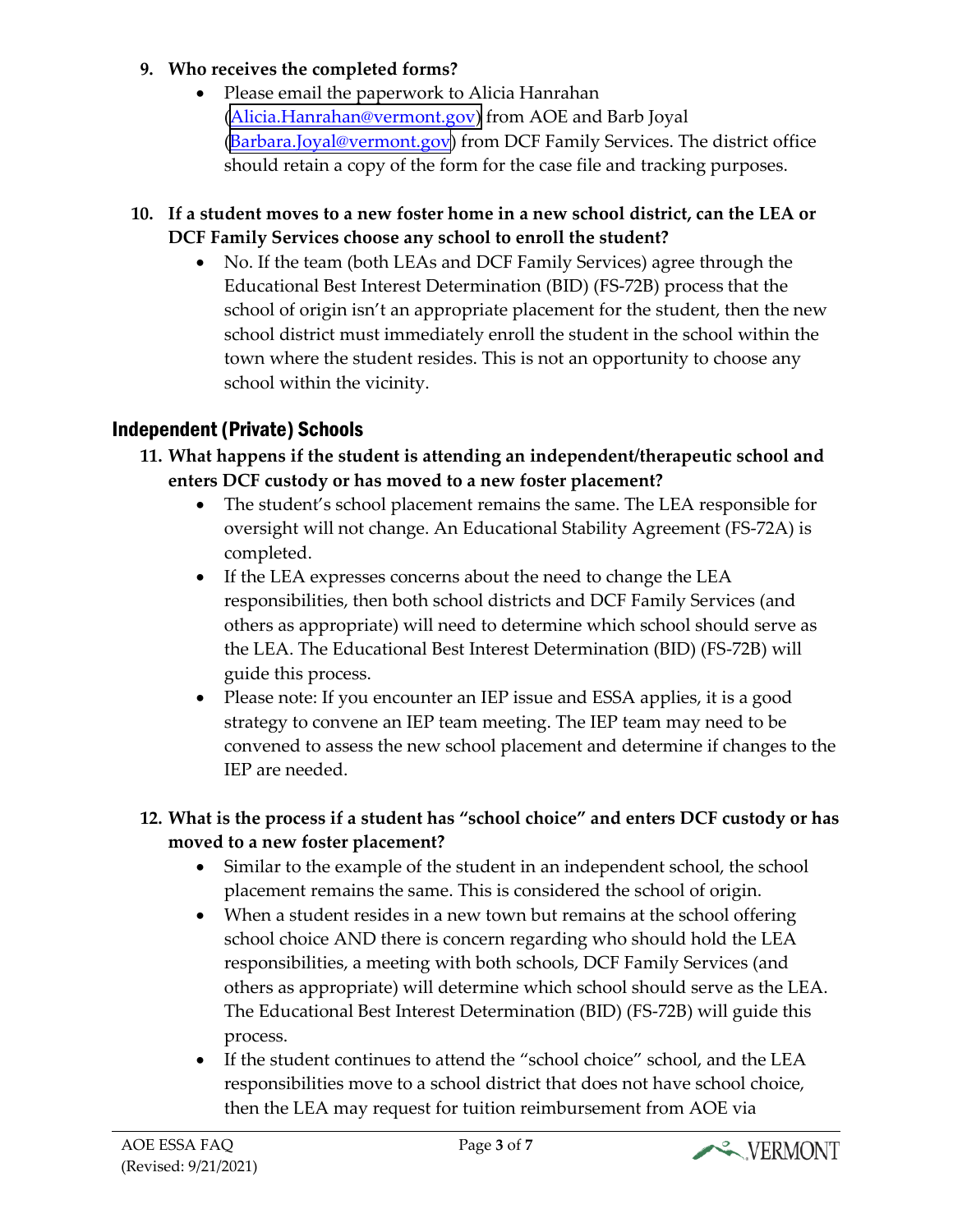Worksheet A or through the *General Education Tuition Reimbursement Request for a State Placed Student*.

# Group Homes/Micro-Residential Homes

- **13. What is the process if a student is placed in a group home (GH) or microresidential home (MRH)?**
	- The student can remain in their school of origin if it is geographically appropriate, and the Educational Stability Agreement (FS-72A) will be completed. Otherwise, the student can attend the school closest to the group home or micro-residential home. Typically, an Educational Best Interest Determination (BID) (FS-72B) will need to be completed to determine what is in the child's best interests.

#### **14. For a student leaving a group home or micro-residential home, can they continue to attend the same school they were attending while residing at a GH or MRH?**

- They may. Whenever a student is exiting a group home or micro-residential home, the Educational Best Interest Determination (BID) (FS-72B) should be completed.
- If the student is discharged from a GH or MRH, the current school where the student was attending is viewed as the "school of origin". If the student remains in that school placement, the Educational Stability Agreement (FS-72A) is completed. An Educational Best Interest Determination (BID) (FS-72B) can be completed if one of the team members believes it is in the child's best interest to move schools.

# Residential Programs/Short Term Placements

- **15. What if the student is placed in a residential treatment program by the Case Review Committee (CRC)?**
	- ESSA does not apply to students in residential settings (in-state or out-ofstate). At this stage in Vermont's implementation of ESSA, neither the 72A nor 72B are required to be completed. The student automatically attends the school associated with the residential school system. The LEA may change. The LEA is based on the parents' town of residence, or in the event that the parents' rights have been terminated, the town where the parents' rights were terminated. Contact [Alicia Hanrahan](mailto:Alicia.Hanrahan@vermont.gov) from AOE if you have questions about the student's LEA.

#### **16. When a student returns from a residential treatment program, are they eligible to return to their school of origin?**

• The last school the student attended prior to the residential treatment program is the school of origin. While it is difficult to say if the student will return to the school of origin upon completion of their treatment, the student is still "eligible" to attend the school of origin. The Educational Best Interest

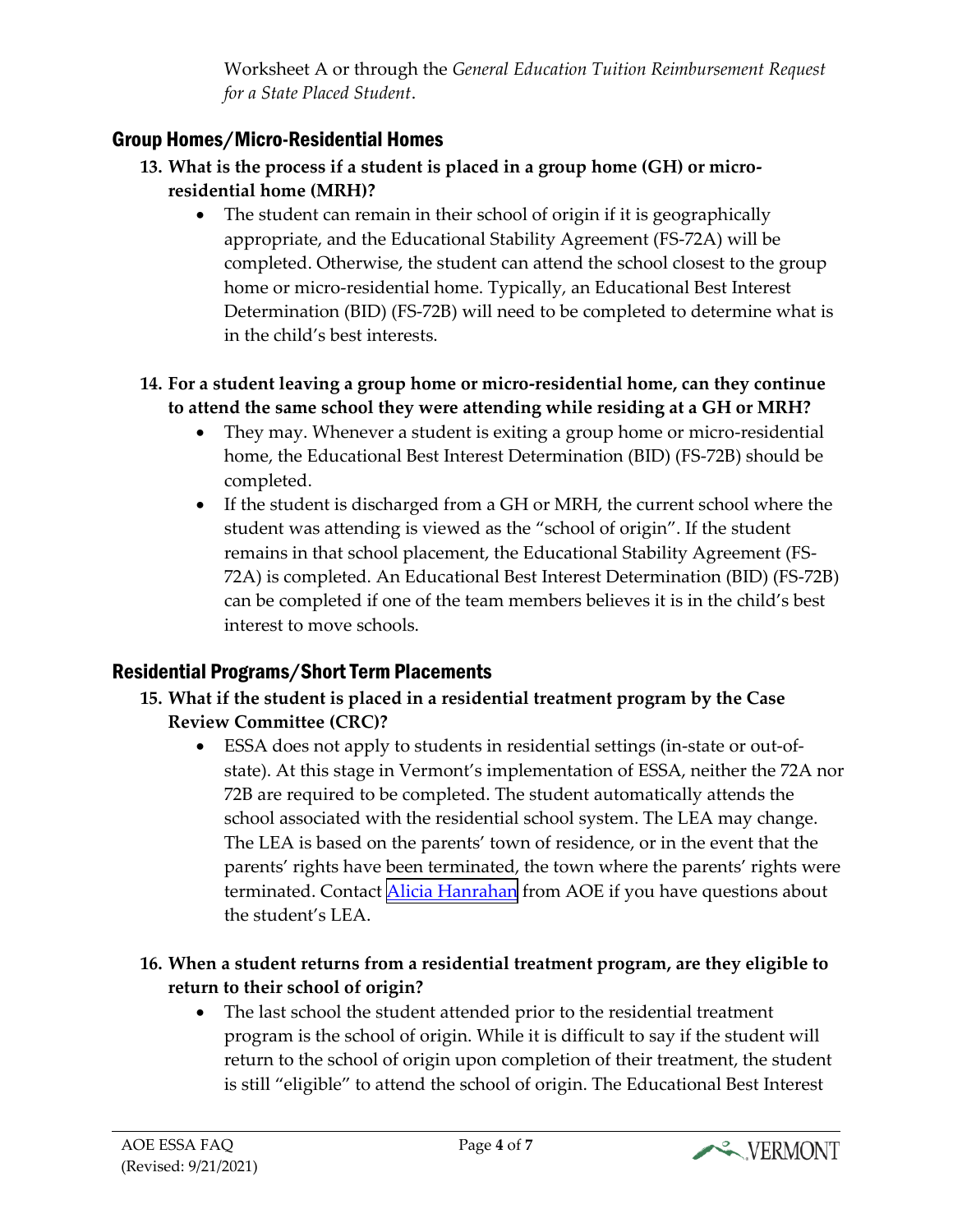Determination (BID) (FS-72B) should be completed during the transition process prior to discharge from the program.

#### **17. When a student leaves a residential treatment program after a long-term stay, is that student eligible to go back to their school of origin?**

• Yes, and an Educational Best Interest Determination (BID) (FS-72B) should be completed during the transition planning process. Any concerns regarding the student returning to the public school setting will be addressed and resolved during the transition planning process.

### **18. How do you determine who the LEA is when a child enters a residential treatment program?**

• The town in which the legal parents resided in at the time the student entered a residential treatment program is determined to be the LEA. There are other extenuating circumstances that may change this situation (i.e., if the parents are incarcerated, are deceased, or if their parental rights have been terminated). Contact [Alicia Hanrahan](mailto:Alicia.Hanrahan@vermont.gov) from AOE if you have questions related to the LEA determination.

### **19. What do we do when a student enters a short-term program (i.e. 204 Depot, Mountainside, Depot GAP, emergency beds)?**

- Many short-term and/or emergency placements offer tutorials. As such, the student's school of origin continues to be his/her LEA prior to entering the short-term program. No forms need to be submitted as this is a short-term setting and it is expected that the student will return to the school of origin.
- If the student moves to a new foster home upon leaving the short-term program, the student's team will need to determine if the Educational Stability or BID forms will need to be completed.

# **Other**

#### **20. What happens when a student moves to a new foster placement during the summer?**

- The student continues to attend the school of origin when school resumes in the fall, and the Educational Stability Agreement (FS-72A) is completed. If there is a question about whether remaining in the school is in the student's best interests, the Educational Best Interest Determination (BID) (FS-72B) should be completed.
- It is NOT recommended that the team wait until the beginning of school to complete the paperwork and make a decision. Schools should identify staff who can participate in educational stability decisions during the summer months. Additionally, schools need to identify a designee to sign the paperwork if the superintendent is unavailable. In the same way we collaborate with our education partners during the school year, education staff should be engaged during the summer. We follow the same protocol. If

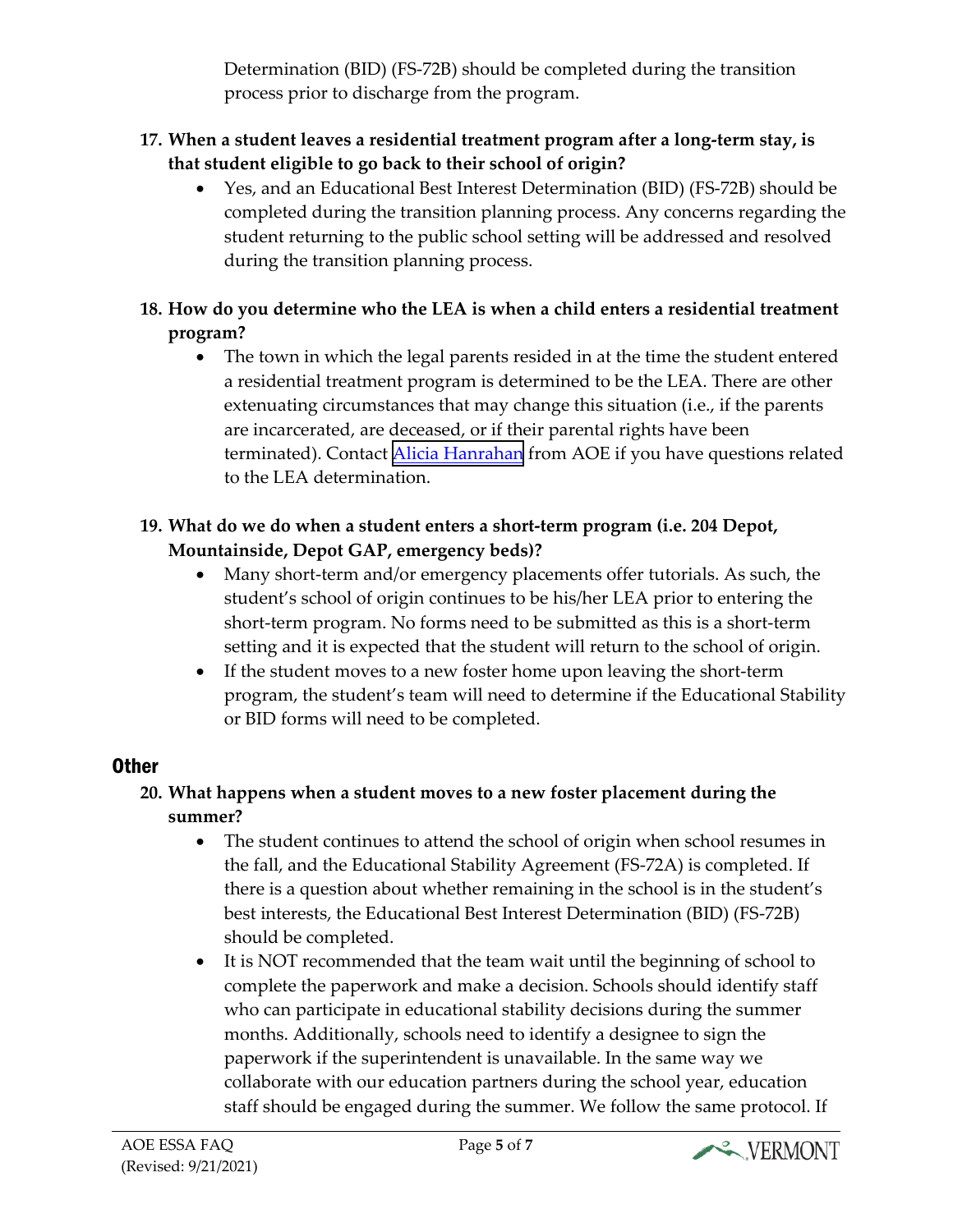a representative from the school is unavailable over the summer or the [Family Services Worker is having trouble identifying a contact, Alicia](mailto:Alicia.Hanrahan@vermont.gov) Hanrahan can be contacted and will reach out to identify the appropriate contact.

#### **21. What if I think a student's educational stability might be impacted by the Interstate Compact for the Placement of Children or the Interstate Compact on Juveniles?**

• If a student is placed in another state and remains near their school of origin, it is permissible for them to remain in their school and the Educational Stability Agreement (FS-72A) is completed. You may contact **Trissie** Casanova, [Barb Joyal,](mailto:Barbara.Joyal@vermont.gov) or [Alicia Hanrahan](mailto:Alicia.Hanrahan@vermont.gov) for questions or consultation.

#### **22. Some youth who turn 18 will choose to enter into a Voluntary Services Agreement. Does ESSA apply?**

The ESSA process can be used if a youth over 18 with a Voluntary Services Agreement experiences a placement disruption and decisions need to be made about which school the student will attend. ESSA applies to youth who continue to be in foster care after they turn 18. Complete the relevant ESSA forms as usual. DCF may support transportation and associated costs as needed.

# Universal PreKindergarten Education (UPK)

- **23. For a UPK aged student (ages 3, 4 and 5 not yet enrolled in a Kindergarten\*) who has never been enrolled in a UPK program before and is now enrolling in UPK, who is the School of Origin?**
	- The student's Town of Residence (where the student is currently residing) is considered the School of Origin
	- For example, if the student moves from Montpelier (where the parents reside) and moves to Burlington to a new home provider, Burlington would be considered as the School of Origin when enrolling in a UPK program.

**\*please note that the UPK age cut-off is determined at the school district and replicates the K cut-off date for entry**

- **24. For a student who has never been enrolled in a UPK or K program and is now enrolling in K for the first time, who is the School of Origin?**
	- Since the School of Origin has not previously been established, the Town of Residence (where the student is currently residing) is considered to be the School of Origin.
	- For example, if the student has been placed in foster care in Rutland City and is being enrolled in K for the first time, then Rutland City is the LEA.

### **25. What happens if the student is already enrolled in a UPK program and then enters into the custody of DCF? Does the student remain enrolled in that UPK program? Who is the responsible LEA?**